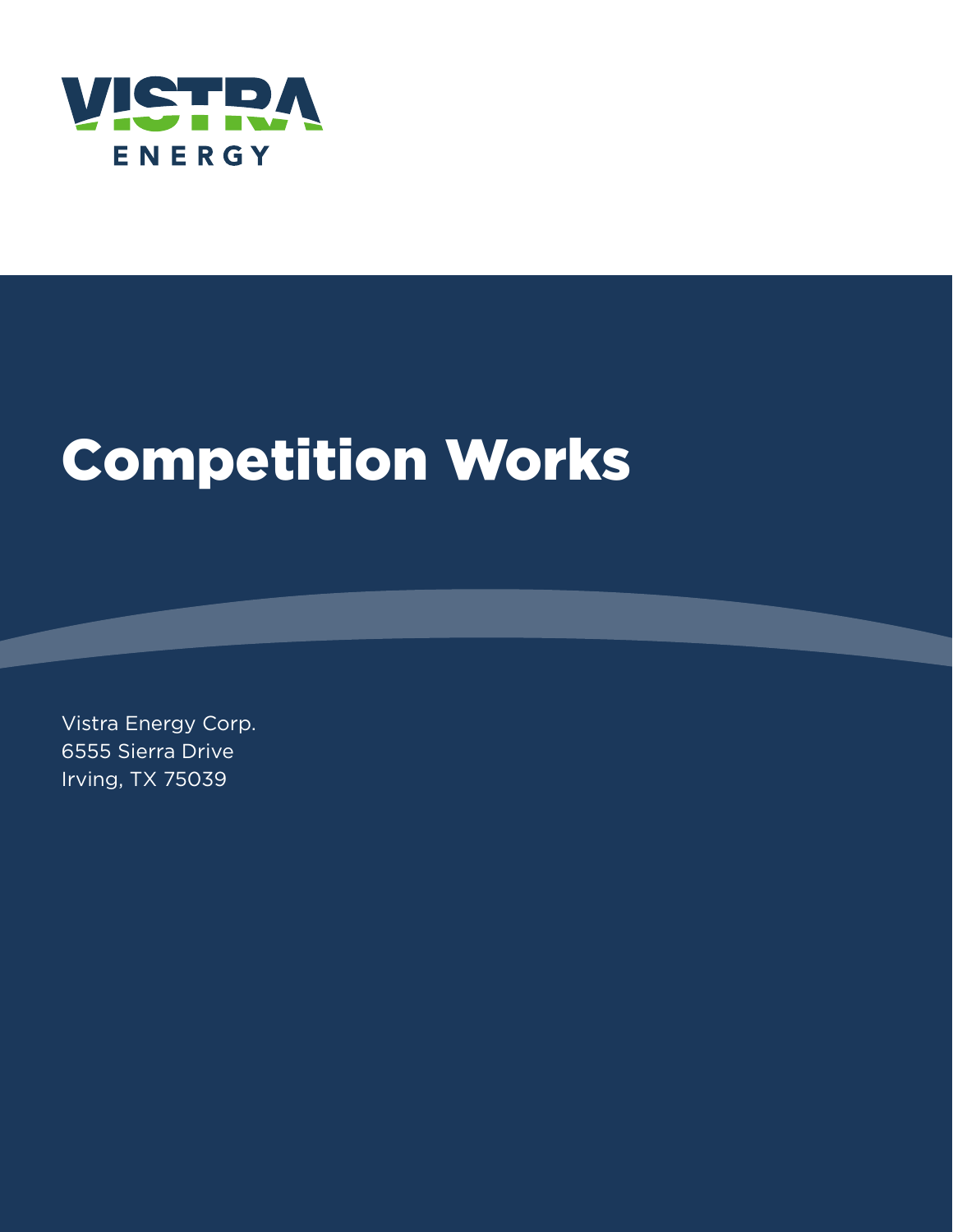## COMPETITION WORKS

### Statement of Preferred Public Policy

Vistra Energy believes in the power of competition to spark innovation and unleash customer benefits and value. As such, we believe that markets should be allowed to function freely with minimal oversight and regulated only to the extent needed to ensure a fair and equitable treatment of market participants and customers.

#### It's About Choice

Bottom line, competition is about giving customers choice. It means recognizing that consumers make choices on more than one variable. It recognizes that every consumer is different and that one-size-fits-all approaches to markets do not afford the best combination of value, innovation or satisfaction.

Retail electric competition allows price conscious consumers to select the lowest cost offer in the market. For customers who value 100% green energy, competition enables them to purchase plans that match their preferences. For consumers who are more internet savvy, they can have the choice to select offers with discounts for internet only customer service. Likewise, consumers who prefer to have a person to talk to 24-7-365, can find plans that cater to those needs. For some customers, the peace of mind of locking in a fixed rate contract, allowing them to avoid future price volatility, is worth potential price premiums if prices go lower and allows them to better budget their energy costs.

In the end, it's not about just price, it's about letting consumers decide for themselves what the best balance is between affordability, service, environmental consciousness and other factors to best fit their needs.

#### Retail Electric Markets

Vistra Energy believes in the power of competition to spark innovation and unleash customer benefits and value. As such, we believe that markets should be allowed to function freely with minimal oversight and regulated only to the extent needed to ensure a fair and equitable treatment of market participants and customers.

The goal for policymakers should be to ensure reasonably priced and reliable electricity for consumers. Competition keeps costs as low as possible, drives innovation, and produces the benefits customers are seeking -- because the customer calls the shots. This is true whether you're talking about telecom services, the advent of discount department stores, or the changes in the automobile industry in the last quarter century. It is also true for electricity.

continued >>

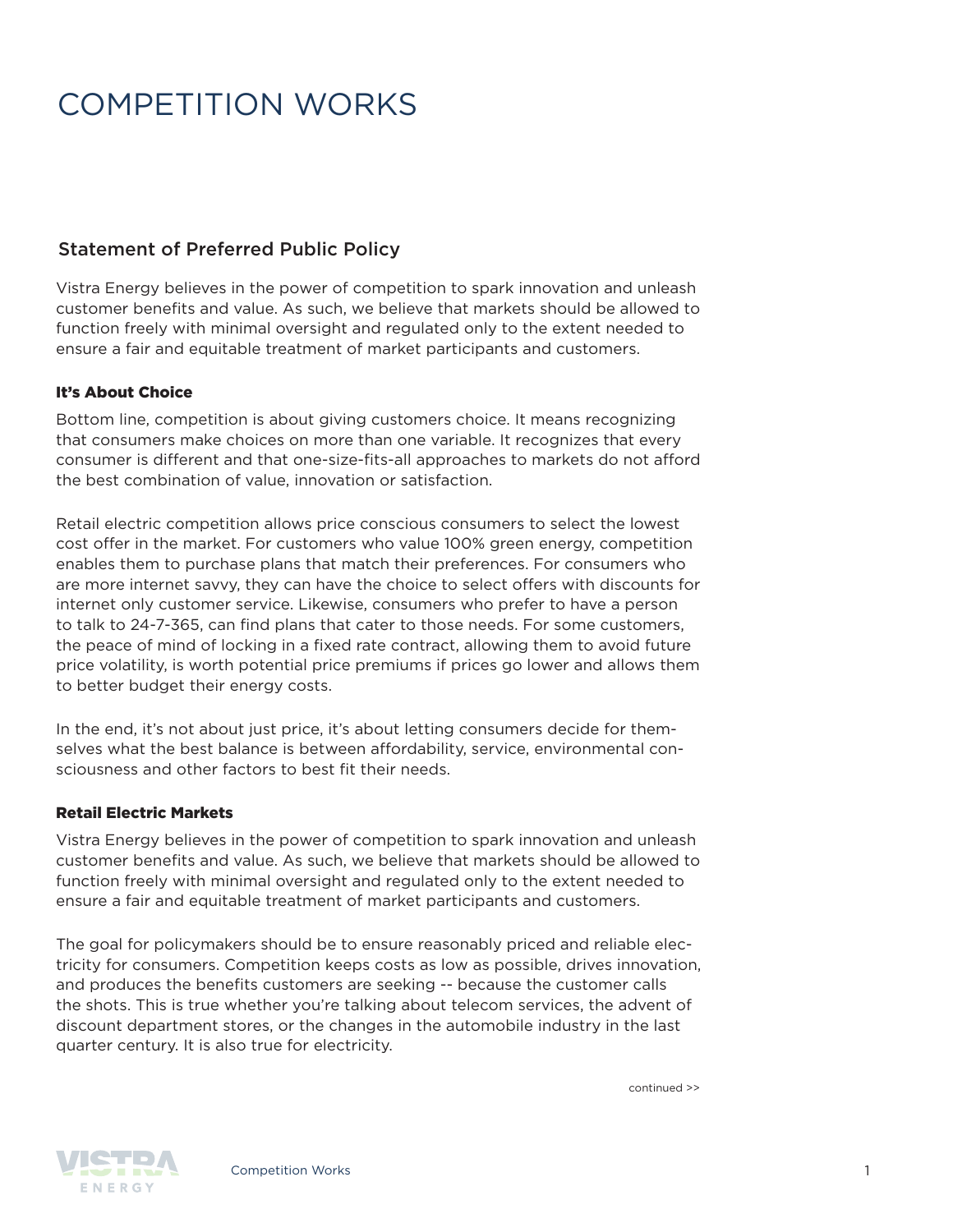### COMPETITION WORKS

It's easy to forget what the world was like before competitive forces took hold. Consumers demanded the right to choose their own energy supplier, recognizing that competition imposes maximum downward pressure on prices, and that they were paying more for electricity commodity services than would be the case in a competitive market. There was less incentive for utilities to save money than there is under competition, and no opportunity for captive customers to choose a lower cost provider. Many of these captive customers were the businesses -- small and large -- that create jobs and grow the economy.

When electricity suppliers are allowed to compete with each other to sell their product, the customer wins. If you could only buy your car — a critical investment for many — from one company, the result would certainly be higher prices, poor choices and unhappy customers..

#### Competitive Generation and Wholesale Markets

Vistra Energy believes that wholesale market competition drives efficiencies and places risk on the appropriate party — the investor, not the rate payer. As such, we believe that wholesale markets, like their retail counterparts, should be allowed to function freely with minimal oversight using sound economic principles. Insofar as wholesale markets require regulation, they should be regulated only to the extent needed to ensure a fair and equitable treatment of market participants and customers.

One of the most important benefits of competitive markets is that they shift risk away from customers and toward the shareholders of competitive companies and those that lend them money. Regulation fails to create all of the incentives that would otherwise exist in a competitive market to improve efficiency, which leads to unnecessarily high generation demand for input fuel, adverse environmental impacts, and higher costs to consumers.

Competitive suppliers focus on managing all the risks associated with producing power. Some competitive companies made bad investment decisions, in a few cases filing for bankruptcy to reorganize their affairs. What is important to understand is that, even when competitive companies reorganize, the power plants they developed continue to operate and supply power to customers.

Those competitive suppliers that have been reorganized emerged from bankruptcy as stronger competitors, and the costs and losses incurred were borne by investors — bondholders, lenders and stockholders. By contrast, when financial difficul-

continued >>